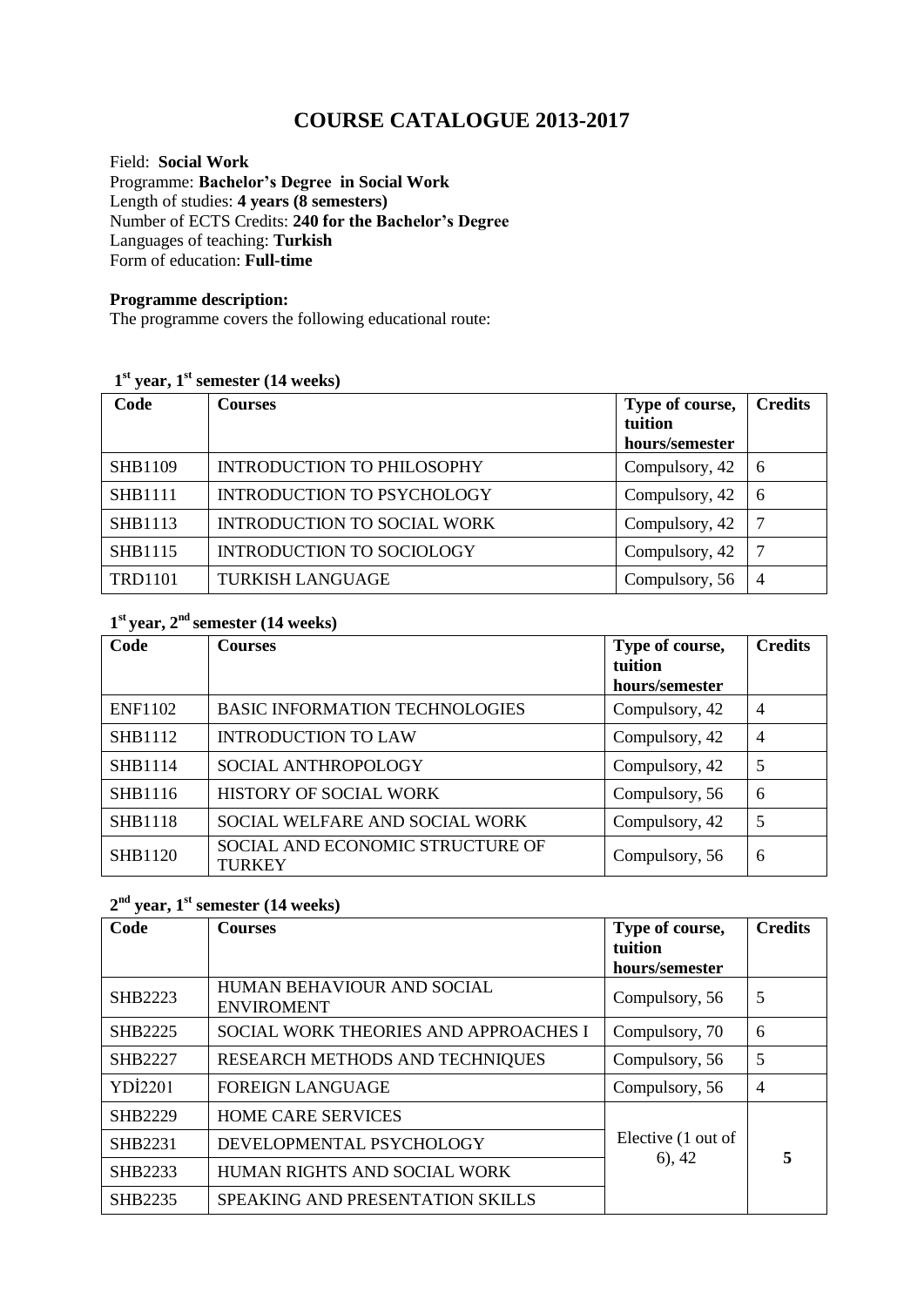| <b>SHB2237</b> | CIVIL SOCIETY ORGANIZATION AND SOCIAL<br><b>WORKS</b> |                    |  |
|----------------|-------------------------------------------------------|--------------------|--|
| SHB2239        | <b>SOCIAL SECURITY SYSTEMS</b>                        |                    |  |
| SHB2241        | <b>READING ANCIENT TEXT</b>                           | Elective (1 out of |  |
| SHB2243        | <b>SOCIAL PROBLEMS</b>                                |                    |  |
| SHB2245        | KURDISH LANGUAGE                                      | $4)$ , 42          |  |
| SHB2247        | ZAZAISH LANGUAGE                                      |                    |  |

## **2 nd year, 2 nd semester (14 weeks)**

| Code           | <b>Courses</b>                                      | Type of course,<br>tuition<br>hours/semester | <b>Credits</b> |
|----------------|-----------------------------------------------------|----------------------------------------------|----------------|
| SHB2202        | SOCIAL WORK MANAGMENT                               | Compulsory, 42                               |                |
| SHB2224        | REPORT WRITING AND PRESENTATION SKILLS              | Compulsory, 56                               |                |
| SHB2226        | SOCIAL WORK THEORIES AND APPROACHES II              | Compulsory, 42                               |                |
| SHB2230        | <b>FAMILY SOCIOLOGY</b>                             |                                              | 5              |
| SHB2232        | <b>CHILDREN'S RIGHTS AND LAW</b>                    | Elective (1 out of<br>$3)$ , 56              |                |
| SHB2234        | JUVENILE DELINQUENCY AND SOCIAL<br><b>SERVICE</b>   |                                              |                |
| SHB2236        | SLUM, URBANIZATION AND SOCIAL WORK                  |                                              | 5              |
| SHB2238        | PUBLIC ADMINISTRATION AND SOCIAL WORK               | Elective (1 out of<br>$3)$ , 56              |                |
| <b>SHB2240</b> | <b>SOCIAL WORK WITH DISABLED</b>                    |                                              |                |
| SHB2242        | HEALTH CARE INSTITUTIONS AND HEALTH<br>LAW          | Elective (1 out of<br>$4)$ , 56              | 5              |
| SHB2244        | PHILOSOPHICAL PROBLEMS FOR SOCIAL<br><b>SERVICE</b> |                                              |                |
| SHB2246        | <b>SOCIAL PSYCHOLOGY</b>                            |                                              |                |

## **3 rd year, 1 st semester (14 weeks)**

| Code           | <b>Courses</b>                                      | Type of course,               | <b>Credits</b>   |
|----------------|-----------------------------------------------------|-------------------------------|------------------|
|                |                                                     | tuition                       |                  |
|                |                                                     | hours/semester                |                  |
| AİT3351        | ATATÜRK PRINCIPLES AND REVOLUTION<br><b>HISTORY</b> | Compulsory, 56                | $\overline{4}$   |
| SHB3327        | <b>SOCIAL WORK INTERVENTION</b>                     | Compulsory, 56                | $\overline{4}$   |
| SHB3329        | SOCIAL POLICY AND PLANNING                          | Compulsory, 42                | 5                |
| SHB3331        | <b>APPLIED RESEARCH</b>                             | Compulsory, 112               | 5                |
| <b>OSD3301</b> | UNIVERSTIY COMMON ELECTIVE COURSES                  | Elective, 28                  | 3                |
| SHB3333        | <b>FORENSIC SOCIAL WORK</b>                         | Elective (1 out of            | 5                |
| SHB3335        | <b>FAMILY INSTITUTION AND FAMILY LAW</b>            |                               |                  |
| SHB3337        | WOMEN PROBLEMS AND SOCIAL WORK                      | $4)$ , 42                     |                  |
| SHB3339        | SUBSTANCE ADDICTION AND SOCIAL WORK                 |                               |                  |
| SHB3341        | <b>VOCATIONAL ENGLISH</b>                           | Elective (1 out of<br>(5), 28 | $\boldsymbol{4}$ |
| SHB3343        | PRIVATE SOCIAL WORK ORGANIZATION                    |                               |                  |
| SHB3345        | SPORTS AND SOCIAL WORK                              |                               |                  |
| SHB3347        | MEDICAL AND PSYCHIATRIC SOCIAL WORK                 |                               |                  |